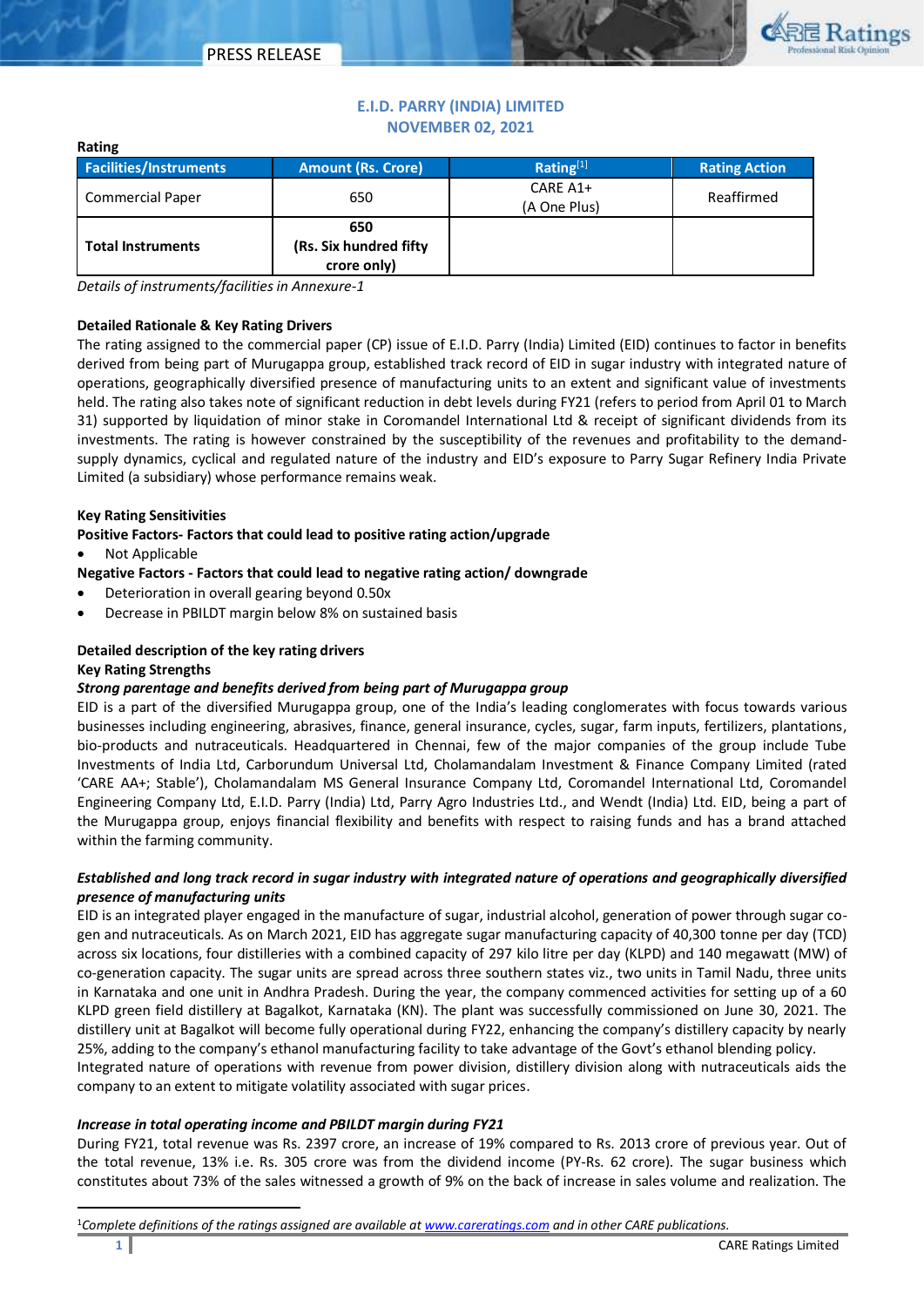

performance during the year has improved over the previous year despite the inherent challenges and risks associated with the sugar industry and the disruptions caused by the pandemic. The PBILDT margin stood at 22.66% in FY21 as against 11.16% in FY20 largely on account of healthy volume growth and improved sales realization from sugar and distillery, apart from the various cost optimization and process efficiencies measures undertaken by the company. Furthermore, during Q1FY22, the company reported 9% decrease in revenue vis-à-vis Q1FY21 due to lower sales from sugar and distillery business.

#### *Comfortable financial risk profile*

Capital structure of EID continues to remain comfortable with overall gearing of 0.23x as on March 31, 2021 (0.64x as on March 31, 2020). The debt structure as on March 31, 2021 comprised of working capital borrowings (59%), finance lease liability (8%) and term debt (33%). The debt coverage indicators, interest coverage ratio and total debt/GCA stood comfortable at 5.86x (PY-1.66x) and 0.51x (PY-10.85x) respectively during FY21 due to significant increase in profitability and cash accruals. Moreover, in April 2021, the company has repaid the NCD of Rs. 100 crore, further bringing down the debt levels. The financial risk profile is expected to remain comfortable in FY22.

## *Investments in subsidiary-Coromandel International Limited (CIL) providing regular dividend inflow; stake sale in FY21 helped to lower debt levels of EID substantially*

EID derives financial flexibility from being the holding company for CIL. CIL has a healthy track record of dividend payout. For FY21, EID received dividend income of Rs. 305 crore from CIL. In Q1FY21, it had sold 2% stake held in CIL in the open market at a price of Rs. 629.191 per share aggregating to a value of Rs.366.76 crore. Later in Q3FY21, another 2% stake was sold in the open market at Rs. 800.7 per share, aggregating to a value of Rs. 468.41 crore. The gain recognised from the two stake sale were Rs. 362.81 crore and Rs. 464.44 crore respectively. The proceeds from the stake sale and dividend income was used to bring down the debt of the company, for general corporate purposes and to support Parry Sugar Refinery India Private Limited by way of Inter-corporate loan.

## *Stable Industry Outlook*

The growth in international sugar prices have definitely augured well for Indian sugar exports amid glut situation in the domestic market. As per the Indian Sugar Mills Association's (ISMA) mid-May 2021 press release, about 5.7 million tonnes of contracts for sugar exports have already been entered so far. Tight sugar supply situation in the global market has pushed up the international sugar prices to 4-year high. The firmness in international prices is expected to continue for the next 3-4 months unless sugar output from the other major sugar producing and exporting nations starts coming in for the next season 2021-22. The recent announcement of cut in export subsidy from Rs.5.8 per kg to Rs.4 per kg gives an indication of an expectation that the sugar exports from India may not go beyond 6 million tonnes during the current SS 2020-21. However, any increase in exports above 6 million tonnes would mean reducing the closing stock substantially for SS 2020-21 to result in sharp improvement in domestic sugar prices going forward.

#### **Key Rating Weaknesses**

## **Exposure to subsidiary companies mainly Parry Sugar Refinery India Private Limited (PSRIPL) which is yet to operationally stabilize**

The company has total equity investments in subsidiaries/JV's to the extent of Rs.824 crore (PY: Rs.827 crore) as on March 31, 2021. Of these, majority of the investments are in CIL (Rs.112 cr), PSRIPL (Rs.584 cr) and US Nutraceuticals Inc. (USN-Rs.82 cr). Also, the company has given inter-corporate loan of Rs. 400 crore to PSRIPL in FY21. This apart, EID has also given financial guarantee to the NCD issue and term debt of PSRIPL (O/s Rs.110 cr as on March 31, 2021) and Standby Letter of Credit limit of Rs.73 cr for USN and Rs.7 cr for Alimtec S.A as on March 31, 2021. Although PSRIPL has repaid the guaranteed debt of Rs. 110 crore in Q1FY22, the financial performance of PSRPL remains weak as the company has been incurring losses since past three years. Improvement in performance of PSRPL would result in restricting EID's financial support to the company.

## **Susceptibility of the revenues and profitability to the demand-supply dynamics with cyclical and regulated nature of sugar industry**

Sugar industry is highly regulated industry. This coupled with cyclical nature of sugar industry and volatility in prices results in significant impact on operating performance of sugar companies. While the input prices are driven by the government, sugar prices are volatile and based on open market prices. However, with introduction of monthly release mechanism in June 2018 and MSP, volatility in sugar prices have declined since then. Regulatory mechanisms and dependence on monsoons for cane availability have also rendered the sugar industry cyclical.

#### **Liquidity : Adequate**

The liquidity profile of the company is adequate. The company has been generating sufficient cash accruals vis-à-vis repayment obligations. The company makes payment to farmers within the stipulated time and sells to sugar institutional customers on 30-35 days credit and to small customers on cash basis. The farmers usually discount the cane bill dues with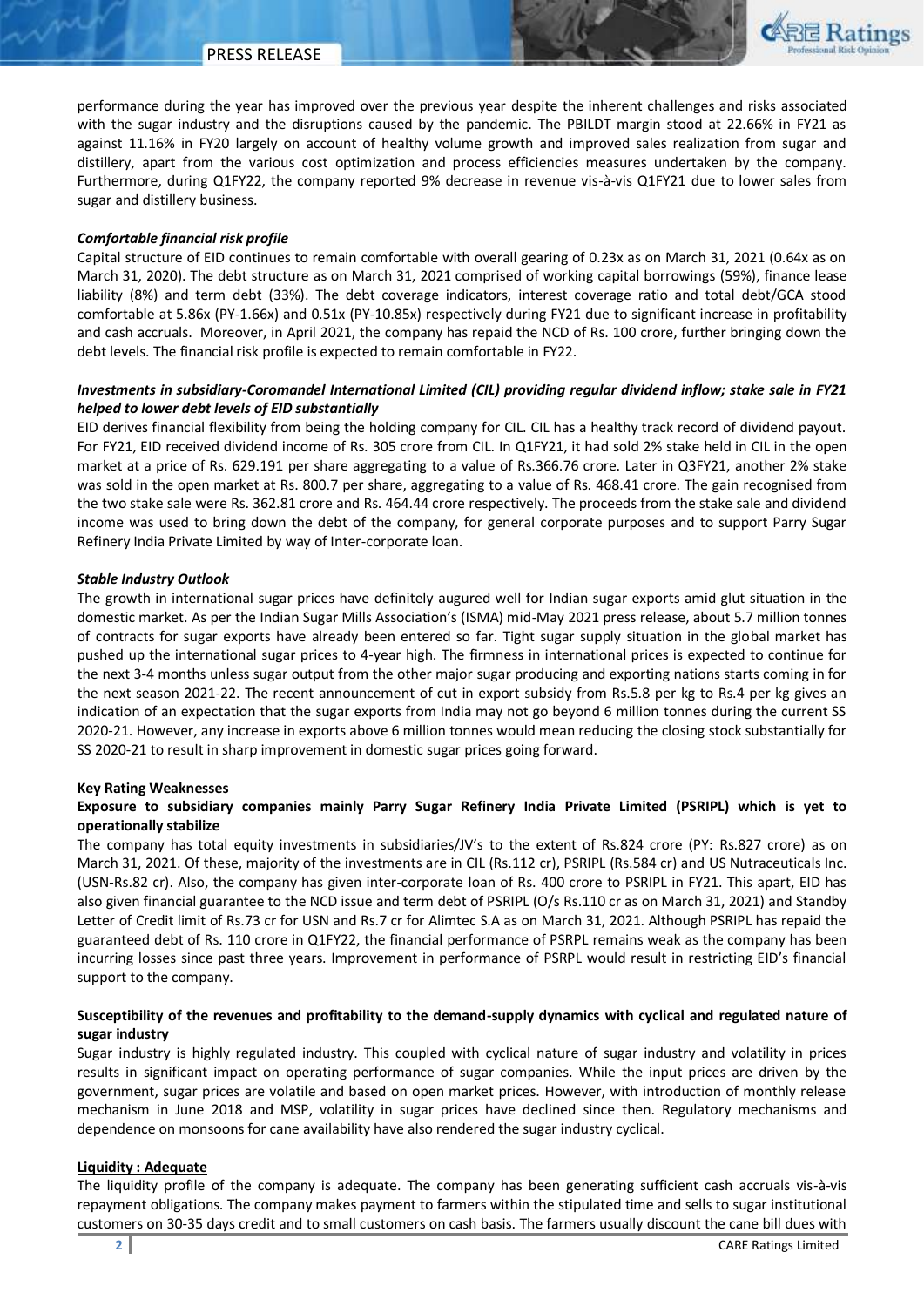

banks where the cane payment is assured by EID Parry to banks subsequently. The banks give usance period of one year for discounted bills and gets benefit of priority sector lending. This is reflected in high creditor period for EID and low working capital utilization. The average working capital utilization has been low at 22% for the last 12-month period ended September 30, 2021.

Furthermore, EID had liquid funds to the tune of Rs. 28 crore as on as on March 31, 2021 and the total scheduled debt repayment in FY22 is Rs. 120.35 crore, out of which the company has already met Rs. 100 crore towards NCD redemption in April 2021. Considering the cushion available in form of unutilized working capital limits and strong parentage being part of Murugappa Group, it is expected that the debt obligations could be met comfortably.

**Analytical approach:** Standalone; factoring in support from the Murugappa group, since EID Parry is an integral part of the Murugappa group representing the group's presence in sugar industry. The group is also expected to extend financial support in case of exigencies. The analytical approach also factors in the support extended by EID Parry to its subsidiaries.

## **Applicable Criteria**

**[CARE's Policy on Default Recognition](https://www.careratings.com/pdf/resources/CARE) Financial ratios – [Non-Financial Sector](https://www.careratings.com/pdf/resources/Financial%20ratios%20-%20Non%20Financial%20Sector_March2021.pdf) [Liquidity Analysis of Non-Financial Sector Entities](https://www.careratings.com/pdf/resources/Liquidity%20Analysis%20of%20Non-Financial%20Sector%20entities_May2020.pdf) [Criteria for Short Term Instruments](https://www.careratings.com/upload/NewsFiles/GetRated/Short%20Term%20Instruments%20_February2021.pdf) Rating Methodology- [Manufacturing Companies](https://www.careratings.com/upload/NewsFiles/GetRated/Rating%20Methodology-Manufacturing%20Companies_December2020.pdf) [Rating Methodology -](https://www.careratings.com/upload/NewsFiles/GetRated/Rating%20Methodology-Sugar%20Sector_December2020.pdf) Sugar Sector [Factoring Linkages Parent Sub JV Group](https://www.careratings.com/upload/NewsFiles/GetRated/Rating%20Methodology-Parent%20Sub%20JV%20Group_October2020.pdf)**

## **About the Company**

E.I.D Parry India Limited (EIL) is part of Chennai based Murugappa group. The group has diverse business activities that include abrasives, automotive components, cycles, sugar, farm inputs, fertilizers, construction, power systems, NBFC and bio-products. EIL is into sugar manufacturing with capacity of 40,300 Tons of Cane per Day (TCD) spread across six units in Tamil Nadu, Karnataka and Andhra Pradesh. The company also has co-generation capacity of 140 megawatt (MW) and distillery capacity of 297 kilo litre per day as on June 30, 2021.

| <b>Brief Financials (Rs. crore)</b> | 31-03-2020 (A) | 31-03-2021 (A) | 30-06-2021 (UA) |
|-------------------------------------|----------------|----------------|-----------------|
| Total operating income              | 2.013          | 2.397          | 462             |
| PBILDT                              | 225            | 543            | $-4$            |
| <b>PAT</b>                          |                | 865            | -33             |
| Overall gearing (times)             | 0.64           | 0.23           |                 |
| Interest coverage (times)           | 1.66           | 5.86           | <b>NM</b>       |

*A: Audited; UA: Unaudited; NM-Non meaningful* 

#### **Status of non-cooperation with previous CRA:** Not Applicable

**Any other information:** Not Applicable

**Rating History for last three years:** Annexure 2

**Covenants of rated instrument / facility**: *Detailed explanation of covenants of the rated instruments/ facilities is given in Annexure-3*

**Complexity level of various instruments rated for this company**: Annexure 4

**Annexure-1: Details of Instruments/Facilities**

| Name of the<br><b>Instrument / Bank</b><br><b>Facilities</b> | <b>ISIN</b> | Date of<br><b>Issuance</b> | Coupon<br>Rate           | <b>Maturity</b><br><b>Date</b> | Size of the<br>llssue !<br>(Rs. Crore) | <b>Rating assigned along</b><br>with Rating Outlook |
|--------------------------------------------------------------|-------------|----------------------------|--------------------------|--------------------------------|----------------------------------------|-----------------------------------------------------|
| Commercial Paper<br>(Standalone)                             |             | -                          | $\overline{\phantom{a}}$ | 7 days to 364<br>davs          | 650.00                                 | CARE A1+                                            |

#### **Annexure-2: Rating History of last three years**

|            |                                                            | <b>Current Ratings</b> |                                                         | <b>Rating History</b> |                                                           |                                                  |                                                      |                                                    |
|------------|------------------------------------------------------------|------------------------|---------------------------------------------------------|-----------------------|-----------------------------------------------------------|--------------------------------------------------|------------------------------------------------------|----------------------------------------------------|
| Sr.<br>No. | Name of the<br><b>Instrument/Bank</b><br><b>Facilities</b> |                        | <b>Amount</b><br><b>Type Outstanding</b><br>(Rs. Crore) | <b>Ratings</b>        | Date(s) &<br><b>Rating(s)</b><br>assigned in<br>2021-2022 | Date(s) & Rating(s)<br>assigned in 2020-<br>2021 | Date(s) $8$<br>Rating(s)<br>assigned in<br>2019-2020 | Date(s) &<br>Rating(s)<br>assigned in<br>2018-2019 |
|            | <b>Commercial Paper</b><br>(Standalone)                    | <b>ST</b>              | 650.00                                                  | CARE A1+              |                                                           | CARE A1+<br>(12-Nov-20)                          | $1)$ CARE A1+<br>$(14-Feb-20)$                       | 1)CARE A1+<br>$(22-Jan-19)$                        |

#### **Annexure-3: Detailed explanation of covenants of the rated instrument / facilities : Not Applicable**